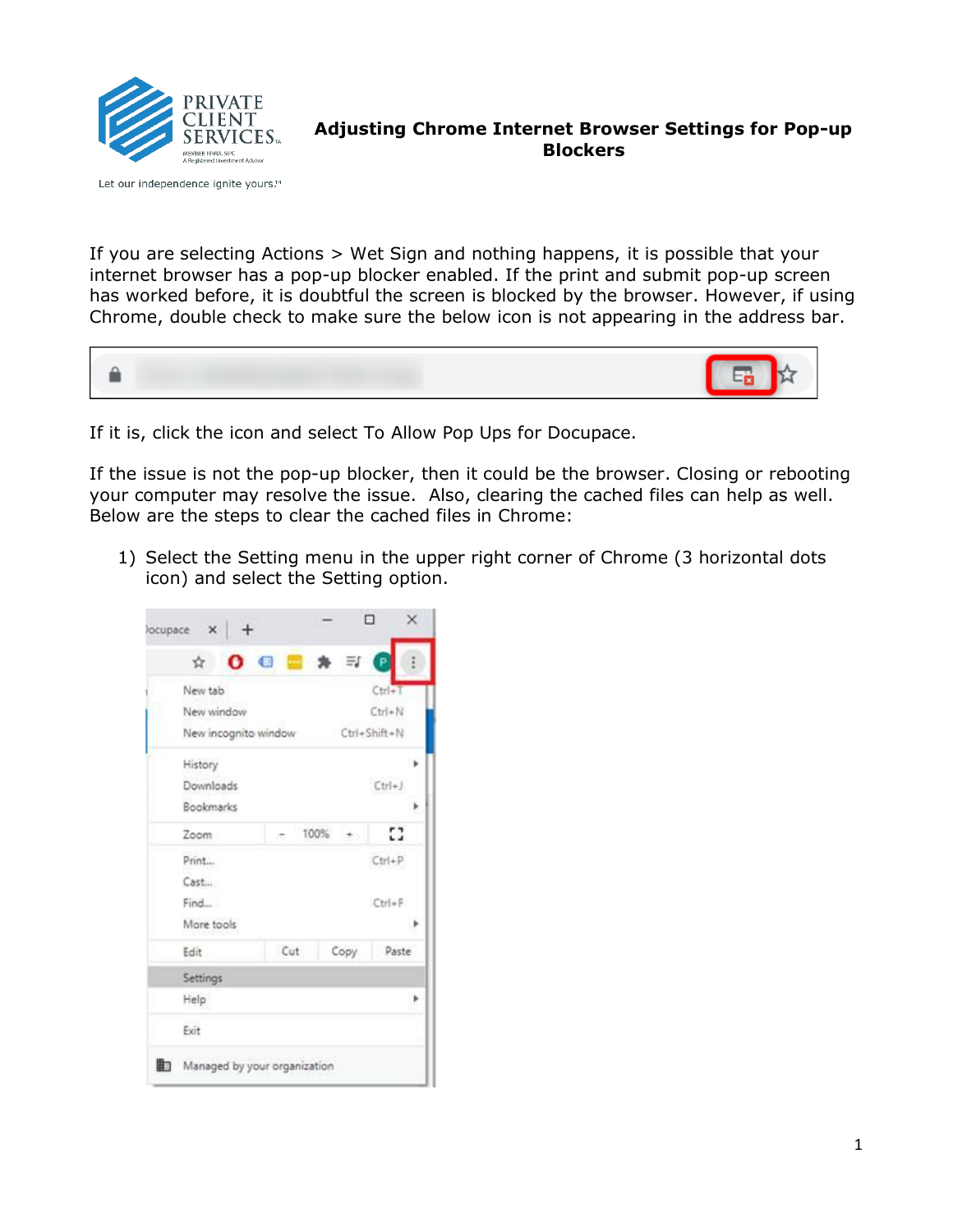2) On the Settings page, scroll down to Privacy and security and select Clear browsing data.



3) In Clear Browsing Data, select All time and only select Cached images and files. Click Clear data.